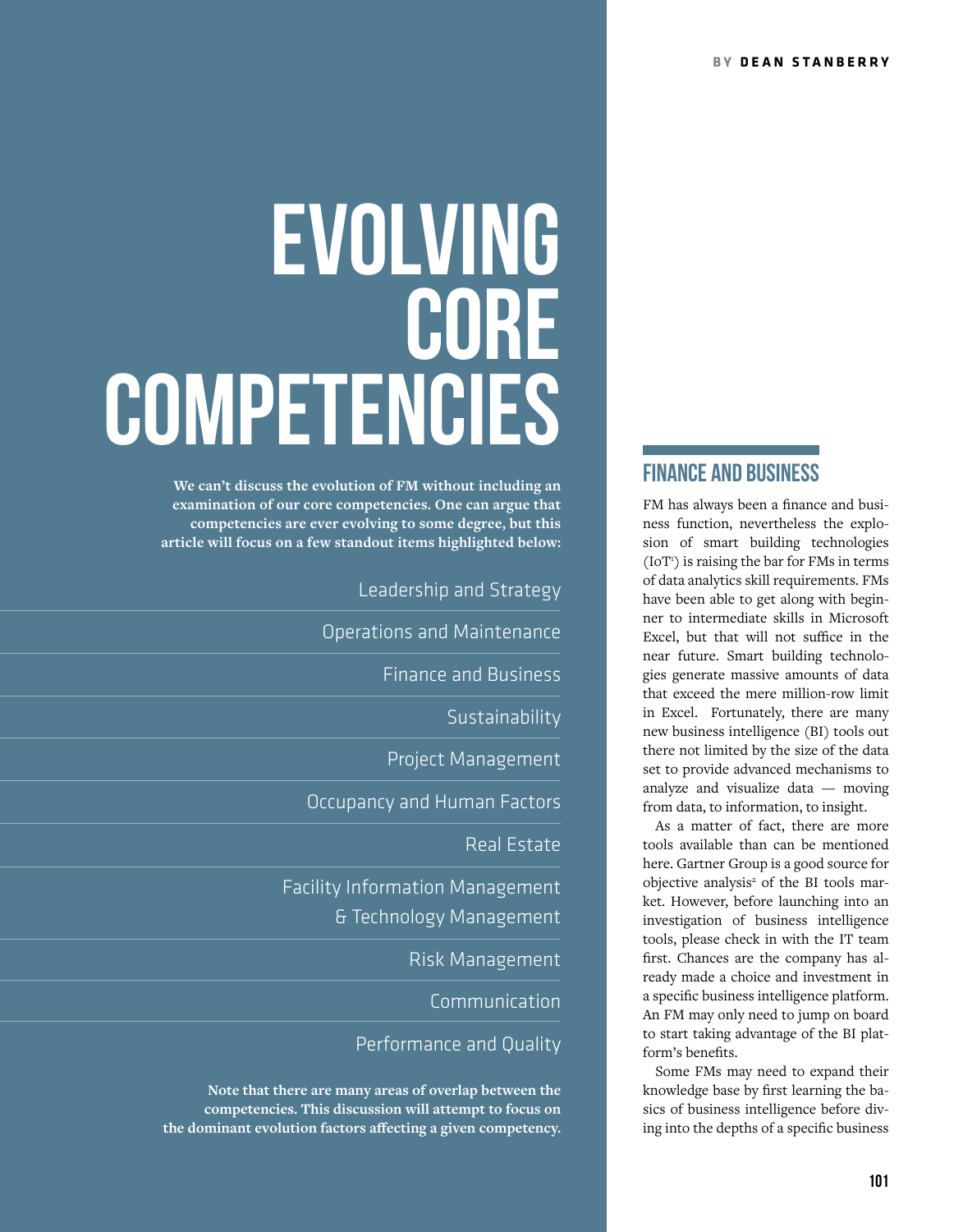intelligence platform. A simple search for "business intelligence tutorials" will yield a number of free website and YouTube sources for additional information. There may be a steep learning curve depending on an FM's background and current knowledge level. However, the sooner you start, the better prepared you will be when the data analysis demands land in your lap. It's not a matter of if — but when.



# **SUSTAINABILITY**

Some might be tempted to think that we have solved the sustainability thing — but that would not be correct. While there have been great strides in sustainable design, construction, materials and operations, we are still a long way from a truly net-zero built environment. So, what are the next big things FMs will face in the area of sustainability?

Renewable Energy.Renewable energy is not new, but most FMs have not had a requirement to evaluate renewable energy options and make recommendations suitable for their company and circumstances. Evaluating renewable energy alternatives involves a number of factors, including the company's strategy, location (geography), building characteristics, stage of building systems life cycle, renewable technology options and renewable sources/service providers. There is still a bit of guesswork involved, as this is a long-term investment with considerable variability in key factors, including advancement of renewable technologies and the pace of energy rate increases. To learn more about the renewable energy evolution, a Google Scholar search<sup>3</sup> will yield a number of authoritative articles on the subject.

Utility Deregulation. Within the last forty years we have witnessed the deregulation of the airline and telephony industries. The next big industry deregulation event will likely be in public utilities. If history is any indicator, we know that government gets out of the regulation business badly. Generally, this means a period of industry chaos and price turbulence — with consumers often being the big losers.

So, what does this mean for FMs? Historically, public utilities have been in the business of generation, transmission and distribution. The advent of large-scale renewable energy sources is cutting into the utility industry's monopoly on energy generation. As indicated in Jeremy Rifkin's 2017 World Workplace Keynote<sup>4</sup> address, the utility industry may be faced with over a trillion dollars in stranded assets (energy generating plants with unrealized depreciation value). This trend is also linked to decarbonization of the energy infrastructure. Articles by Deloitte and MIT<sup>5</sup> provide pointers to the utility industry's future. Ultimately this means FMs will be shopping for their energy sources. This is a reality today for many locations in the U.S. and around the world. The Environmental Protection Agency (EPA) offers an overview for the U.S. Electricity Grid & Markets<sup>6</sup>.

Other topics that fall under the umbrella of Sustainability include wellness & well-being, discussed under Occupancy and Human Factors, and resilience, discussed under Risk Factors.

# OCCUPANCY AND HUMAN FACTORS

There is an increased interest in wellness and well-being related to workplace productivity, employee engagement and employee satisfaction. What started out to be **RENEWABLE** energy is not new, but most FMs have not had a requirement to evaluate **RENEWABLE** energy options and make **RECOMMENDATIONS** suitable for their company and circumstances.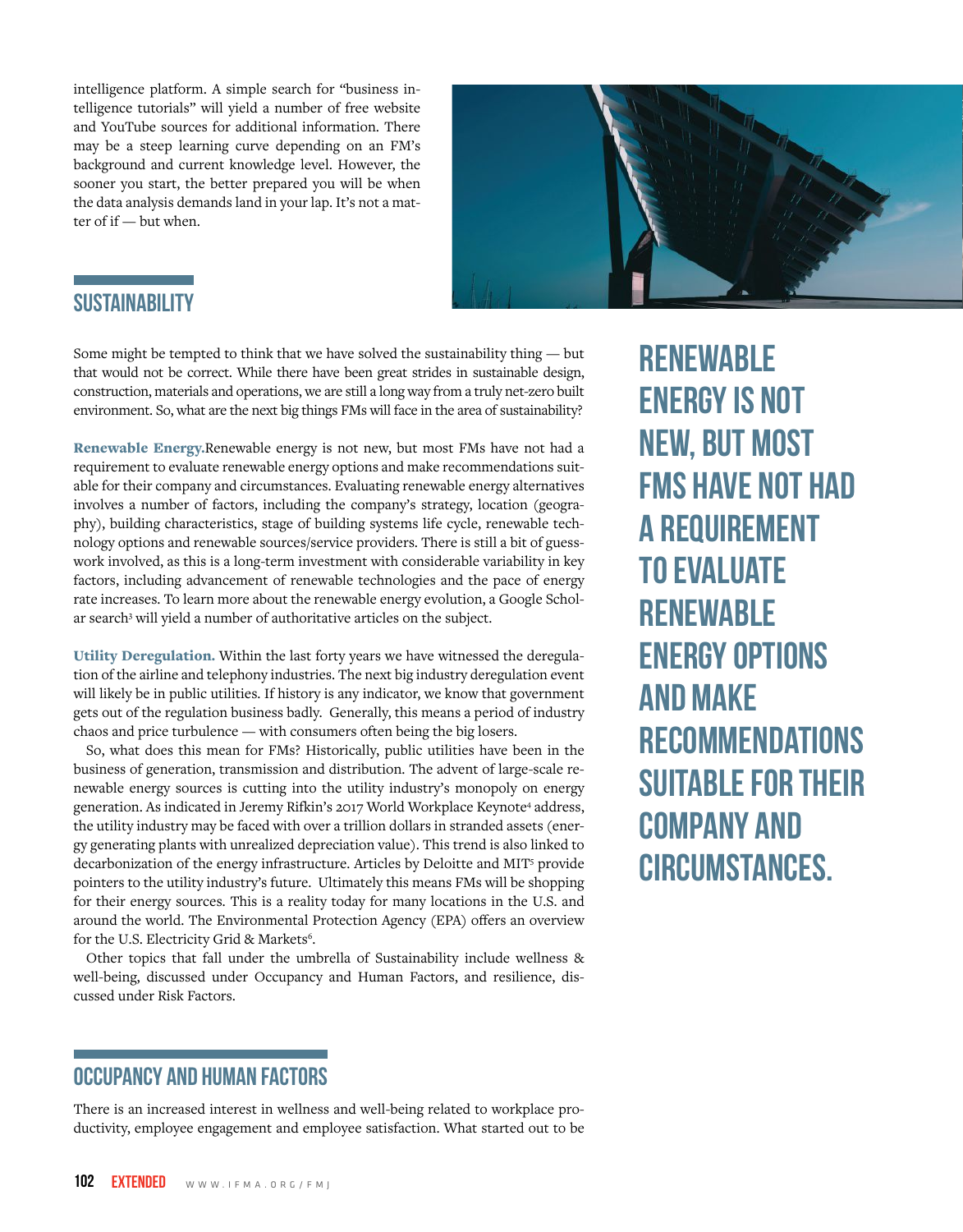

well-intentioned (but often failed) corporate wellness programs has evolved into new well building rating systems. Two examples include WELL and Fitwel<sup>7</sup>. These rating systems go beyond the simplistic corporate exercise program to address humanistic aspects of workplace design, including air quality, access to natural light, ergonomics and healthy food choices.

For example, Harvard University published a study relating the impact of increased  $\mathrm{CO}_2$  levels on cognitive function<sup>8</sup>. The results of the study concluded that cognitive function scores were better in lower  $\mathrm{CO}_\mathrm{_2}$  conditions compared to the conventional building conditions across nine functional domains, including crisis response, strategy and focused activity level.

On average, cognitive scores were 61 percent higher in

lower  $\mathrm{CO}_\mathrm{_2}$  conditions and 101 percent higher in enhanced green building conditions. CO<sub>2</sub>, VOCs and ventilation rate all had significant, independent impacts on cognitive function.

Well-being extends beyond the built environment to working conditions such as team interactions, supervisor and management relationships, work/life balance and overall job satisfaction. New publications on the subject of wellness and well-being identify correlations between an individual's general health and emotional wellbeing to the factors cited above9 .

FMs have always played a role in workplace aesthetics and satisfaction with the work environment, but the well building certifications and well-being factors take this role to a new level. This facilities management discipline may be worthy of its own credential something along the lines of a Workplace Environment Professional (WEP).

### FACILITY INFORMATION MANAGEMENT & TECHNOLOGY MANAGEMENT

Circling back to the discussion of IoT, the exponential growth of low-cost, wireless sensor technologies has fueled the advancement of smart building systems. No longer constrained to responding to simple changes in temperature or ambient light, buildings are now able to react and interact with their occupants. This is bringing about a whole new set of measures and expectations regarding the occupant experience.

FMs will need to acquire new skills around sensor technologies, smart building systems and artificial intelligence. Where can this knowledge be attained?

FMJ has published recent articles on IoT<sup>10</sup> and will offer more in the coming Nov/ Dec FMJ sustainability issue.

Virtually every building systems vendor is investing in IoT and smart building technologies and are happy to educate their customers about their new products and capabilities.

The 2018 World Workplace educational program will offer a number of sessions dedicated to the technology track. FMs don't need to look very hard to find educational material on this topic. Needless to say, the evolution of this core competency is more in the "here and now" rather than a future requirement.

# RISK MANAGEMENT

Risk management may be a less obvious subject in the evolution of core competencies. However, consider the increased attention on resilience. While resilience has relationships to finance, business and sustainability; it is fundamentally a risk management strategy. Companies invest in resilience when the prospect of potential